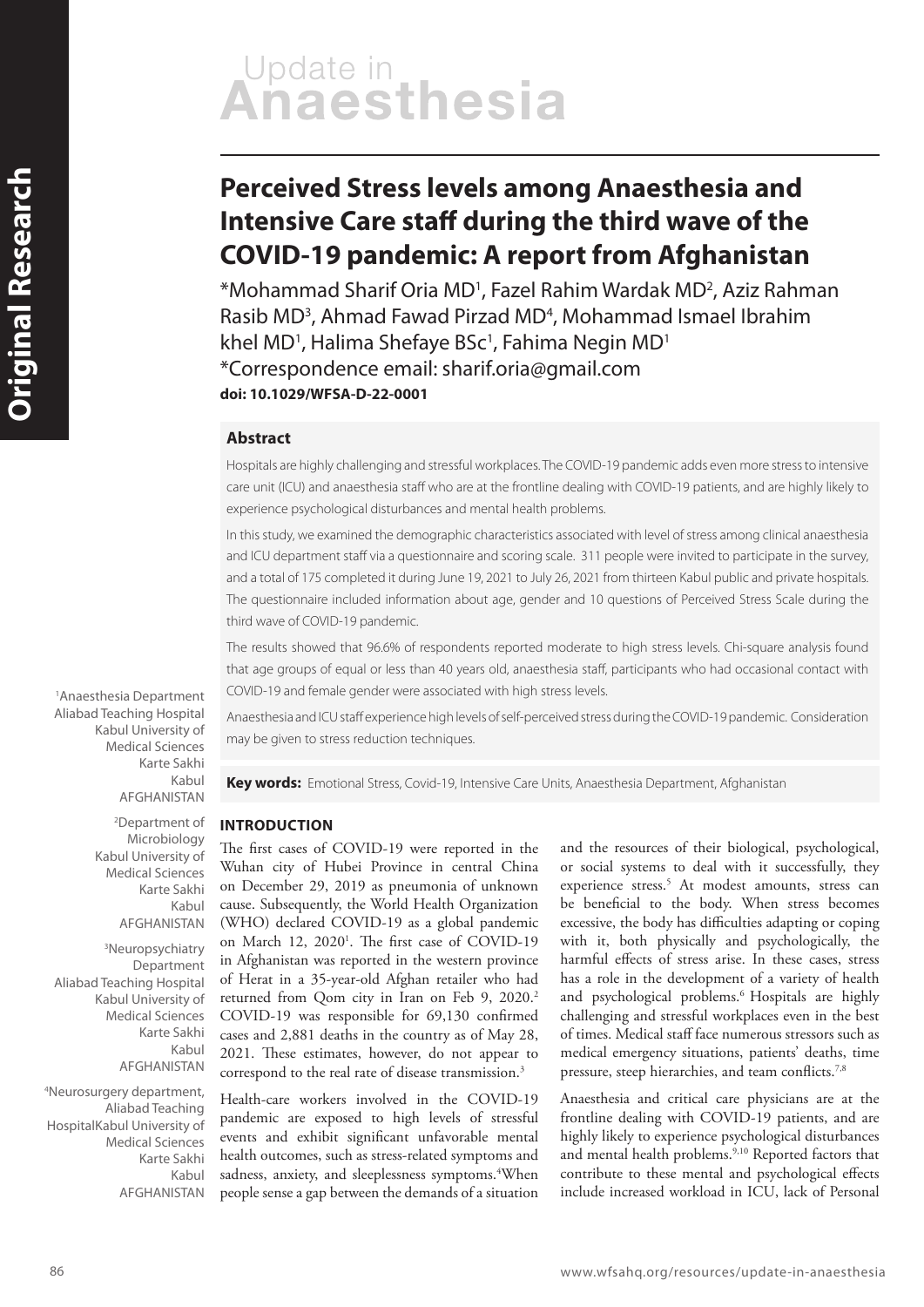Protection Equipment, lack of a vaccine or treatment, social stigma, and concern of spreading of the disease, especially to their families. In this study, we examined the level of stress and demographic characteristics associated with level of stress among the anaesthesia and ICU departments in Kabul hospitals using a questionnaire and a specific scale.

In Afghanistan, the majority of anaesthetics are delivered by practitioners who have graduated from a two-year Nurse Anaesthetist program or a four-year Bachelor of Science in Anaesthesia technology program. The program is supervised by faculties and staff of the Anaesthesiology department at Kabul University of Medical Sciences, some of whom have completed a five-year residency program in Anaesthesiology.11 Unfortunately, we do not have a formal training program in critical care and so the ICU is managed by a multidisciplinary team composed of many different health professionals without formal critical care training.

#### **METHODS**

This is a cross sectional study modelled after a published research study by Hassan et al.,<sup>12</sup> at Cairo University in Egypt in which a questionnaire was used to assess levels of stress in staff. Approval was given by the scientific research and ethics center of the Allied Health Kabul University of Medical Sciences committee. All aspects of this study followed the ethical standards of the relevant national and institutional committees. We obtained a list of anaesthesia and intensive care unit staff who work in clinical settings from the directorate of the hospitals.

The questionnaire was distributed to all the anaesthesia and ICU staff in thirteen Kabul public and private hospitals via social media and official email. Participation was voluntary, the survey was anonymous, and researchers were blinded to the participants. 311 staff were invited to participate in the study, and 184 filled in the questionnaire during the period of June 19, 2021, to July 26, 2021 by using the Survey link. Nine respondents were eliminated from consideration because of incomplete information.

The questionnaire included information about age, gender, speciality, contact with Covid-19 and 10 questions of Perceived Stress Scale (PSS-10) during the third wave of COVID-19 pandemic. The PSS-10 questionnaire contains 10 questions which assesses the perceived stress of an individual. The questions are answered from 0 to 4, where 0 indicates never and 4 indicates always. The PSS scores are obtained by reversing responses  $(4=0, 3=1, 2=2, 1=3, 0=4)$  to the question and then adding all scale points. For PSS-10, a score of 13 is considered moderate, and a score of 20 or higher shows a high level of stress requiring lifestyle modification and learning stress reduction techniques.12 See Appendix A for the survey in Dari and English.

Initially, the data was entered into an excel datasheet and then exported to IBM SPSS version 24 for Windows for statistical analysis. Bi-variable analysis was used to determine factors which are associated with stress level. A p-value of <0.05 was set as significance level at 95% confidence interval.

#### **RESULTS**

There were a total of 175 anaesthesia and intensive care participants, with 113 (64.6%) males, 55 (31.4%) females and 7 (4%) participants who preferred not to say their gender. 41.1% of the study population were in the 20-29 age group. Among the study population, 61.7% were anaesthesia physicians, technicians and nurses, and the remaining 38.3% were ICU physicians and nurses. More than half of the study population (53.7%) had continuous contact with COVID-19. (Table 1)

**Table 1:** Demographic characteristics of the subjects (n=175)

| <b>Characteristics</b>             |                        | n (%)      |
|------------------------------------|------------------------|------------|
| Gender                             | Male                   | 113 (64.6) |
|                                    | Female                 | 55 (31.4)  |
|                                    | Not mentioned          | 7(4)       |
| Age group                          | $20 - 29$              | 72 (41.1)  |
|                                    | 30-39                  | 56 (32)    |
|                                    | 40-49                  | 29 (16.5)  |
|                                    | 50-59                  | 12(6.9)    |
|                                    | $=$ >60                | 6(3.4)     |
| <b>Speciality</b>                  | Anaesthesia physician  | 37(21.14)  |
|                                    | Anaesthesia technician | 60 (34.29) |
|                                    | Anaesthesia nurse      | 11(6.28)   |
|                                    | ICU physician          | 59 (33.29) |
|                                    | ICU nurse              | 8(4.57)    |
| <b>Contact</b><br>with<br>Covid-19 | Continuous contact     | 94 (53.7)  |
|                                    | Sometimes              | 42 (24)    |
|                                    | Don't know             | 22(12.6)   |
|                                    | No contact             | 17(9.7)    |

© World Federation of Societies of Anaesthesiologists 2022. This issue may be freely reproduced for the purposes of private research and study and extracts (or indeed, the full report) may be included in professional journals provided that suitable acknowledgement is made and the reproduction is not associated with any form of advertising. Applications for<br>commercial reproduction should be addressed to: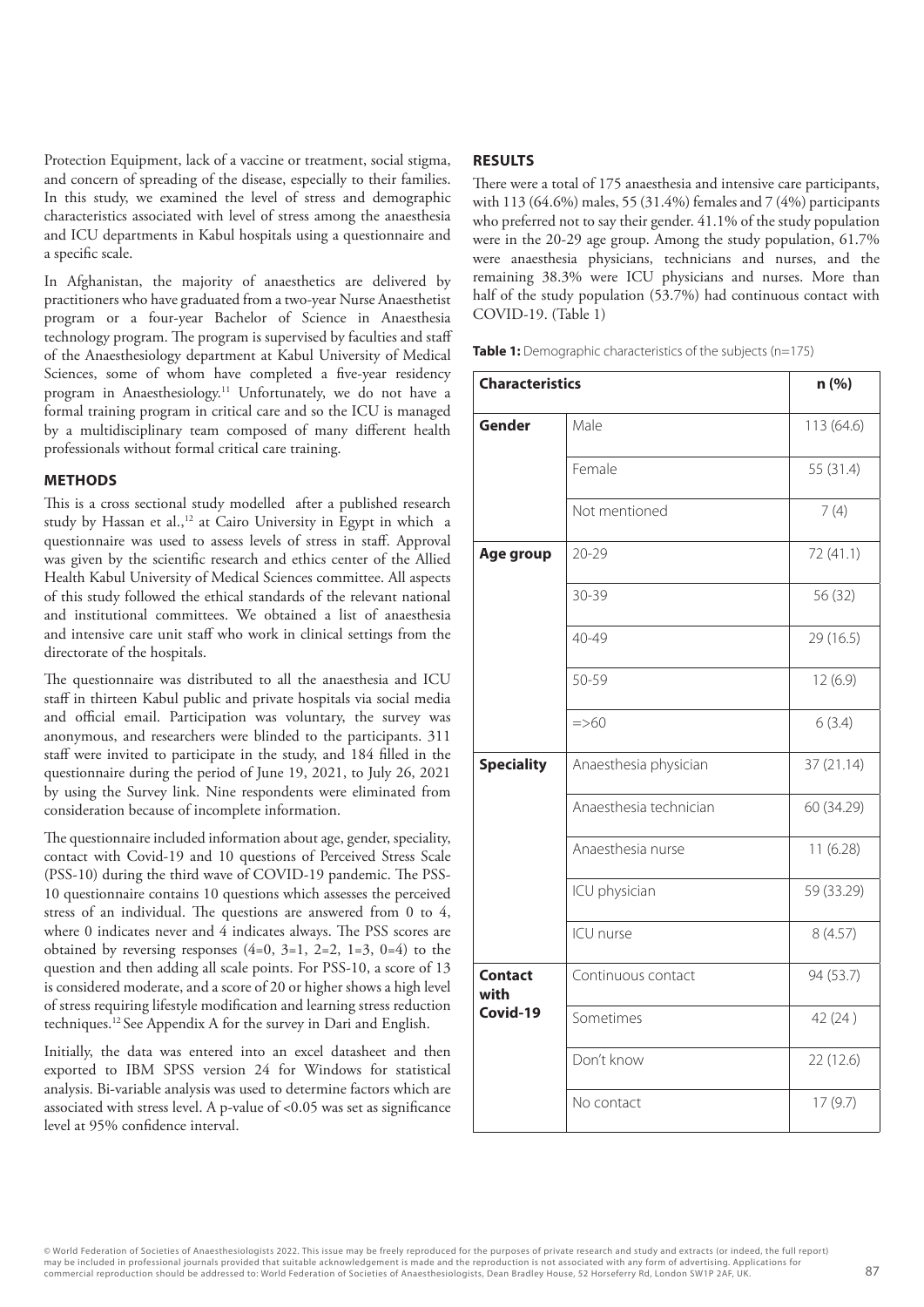3.4 % of study participants reported low stress levels, 92.6% reported moderate stress levels, and 4% reported high stress levels.

Table 2 shows significant demographic characteristics associated with level of stress. Female participants reported high stress levels more than male participants with an odds ratio of 5.9 and a 95% confidence interval (1.1-31.4), as demonstrated in Table 2. Subjects 40 years old or younger reported high stress levels more than subjects 40 years old or greater, with an odds ratio of 2.1 and its correspondent 95% confidence interval (0.5-9.8) in this study, but this did not reach statistical significance (p-value = 0.388).

ICU staff reported lower stress levels compared to anaesthesia staff with an odds ratio of 3.9 and its correspondent 95% confidence interval (0.5 -33).

Participants who had occasional contact with COVID-19 patients reported high stress levels, more than those who had continuous contact with COVID-19 patients, with odds ratio of 3 and its correspondent 95% confidence interval (0.6-16).

#### **DISCUSSION**

The COVID-19 pandemic is unprecedented in contemporary history. Previous studies have shown that epidemics and the spread of the disease are associated with severe psychological, individual and social effects that eventually become more widespread than outbreaks.13 Due to the worldwide high prevalence of COVID-19 and the high rate of hospitalizations, health care workers are more likely than others to be exposed to the disease as they are in the first line of defence.<sup>14</sup>

The level of moderate stress in our study population was 92.6 %, which was higher than what has been reported by studies in the middle east including AI Ateeq et al.,<sup>15</sup> Almater et al.,<sup>16</sup> Ahmed Arafa et al.,<sup>17</sup> and Barnaz A et al.,<sup>18</sup> where moderate stress levels of 36.1%, 68.2%, 36.6% and 67.3% were reported. This might be due to differences in the training environment of health workers, including more attentive training to deal with an epidemic such as COVID-19, and the increased availability of personal protective equipment, which could all lead to lower stress levels<sup>19</sup>. Lai et al., indicated that health care workers experienced high levels of depressive symptoms, anxiety and stress.20 However the level of high stress in our study population was 4%, which was similar to the study conducted by Almater et al.,<sup>16</sup> in Saudi Arabia with a reported level of 3.7% and was lower than what were by AI Ateeq et al.,<sup>15</sup> Ahmed Arafa et al.,<sup>17</sup> and Barnaz A et al.,<sup>18</sup> who reported high stress levels of 32.3%, 19.3% and 17.3% respectively.

Chi-square analysis found that female participants reported higher stress levels than the male participants in our study. Natasha Shaukat et al.,<sup>19</sup> Lai et al., 20 and Deldar Morad Abdullah<sup>21</sup> reported similarly. It has been proposed that long working hours, childcare, household responsibilities, and exposure to moral dilemmas can increase anxiety and stress in female participants.<sup>22</sup>

Subjects 40 years or less in age had higher risk of high stress levels compared to those aged 40 years or older, which were consistent in the study accompanied by Barnaz A et al.,<sup>18</sup> in Iraqi Kurdistan and Tahereh Sarbozi Hosseinabadi et al.,<sup>23</sup> where they reported high stress levels in the age group of 31- 40 years old. Also in a study conducted by Ahmed Arafa et al.,<sup>17</sup> high stress levels were found in age group of subjects equal or less than 30 years old. In contrast, a study conducted by Mohammad Rahmanian et al., $^{24}$  in Jahrom, Iran, reported the highest anxiety in the age group of 41-50 years and over 50 years in health workers who had contact with COVID-19 patients.

In our study population, ICU staff had lower rates of high stress levels compared to anaesthesia staff. In contrast, Tahere Sarbozi Hossein abadi et al.,<sup>23</sup> demonstrated that levels of stress in internal medicine doctors were higher than ICU and infectious disease doctors. Additionally, the study conducted by Nhan Phuc Thanh Nguyen et al.,<sup>25</sup> revealed that 50.3% of doctors,  $46.3\%$  of nurses and 50% of laboratory staff had mild mental stress. Ahmed Arafa et al.,17 also reported 55.9% of mild mental stress existed among

Table 2: Results of chi-square analysis for demographic characteristics associated with level of stress

| <b>Characteristics</b>          |                      | <b>Level of stress</b> |             | ORC **<br>(95 % CI) | p-value  |
|---------------------------------|----------------------|------------------------|-------------|---------------------|----------|
|                                 |                      | <b>Moderate</b>        | <b>High</b> |                     |          |
|                                 |                      | n ( %)                 | n(%)        |                     |          |
| Gender                          | Female               | 50 (90.90)             | 5(9.09)     | 5.9                 | $0.032*$ |
|                                 | Male                 | 118 (98.33)            | 2(1.66)     | $(1.1 - 31.4)$      |          |
| <b>Age Category</b>             | $\Rightarrow$ 40     | 124 (96.87)            | 4(3.12)     | 2.1                 | $0.388*$ |
|                                 | <40                  | 44 (93.61)             | 3(6.38)     | $(0.5 - 9.8)$       |          |
| <b>Speciality</b>               | Anaesthesia staff    | 102 (94.44)            | 6(5.55)     | 3.9                 | $0.253*$ |
|                                 | ICU staff            | 66 (98.5)              | 1(1.49)     | $(0.5 - 33)$        |          |
| <b>Contact with</b><br>COVID-19 | Occasionally contact | 76 (93.82)             | 5(6.17)     | 3.0                 | $0.252*$ |
|                                 | Continuous contact   | 92 (97.87)             | 2(2.12)     | $(0.6 - 16)$        |          |

*<sup>\*</sup> Fisher's exact test \*\*Crude odds ratio*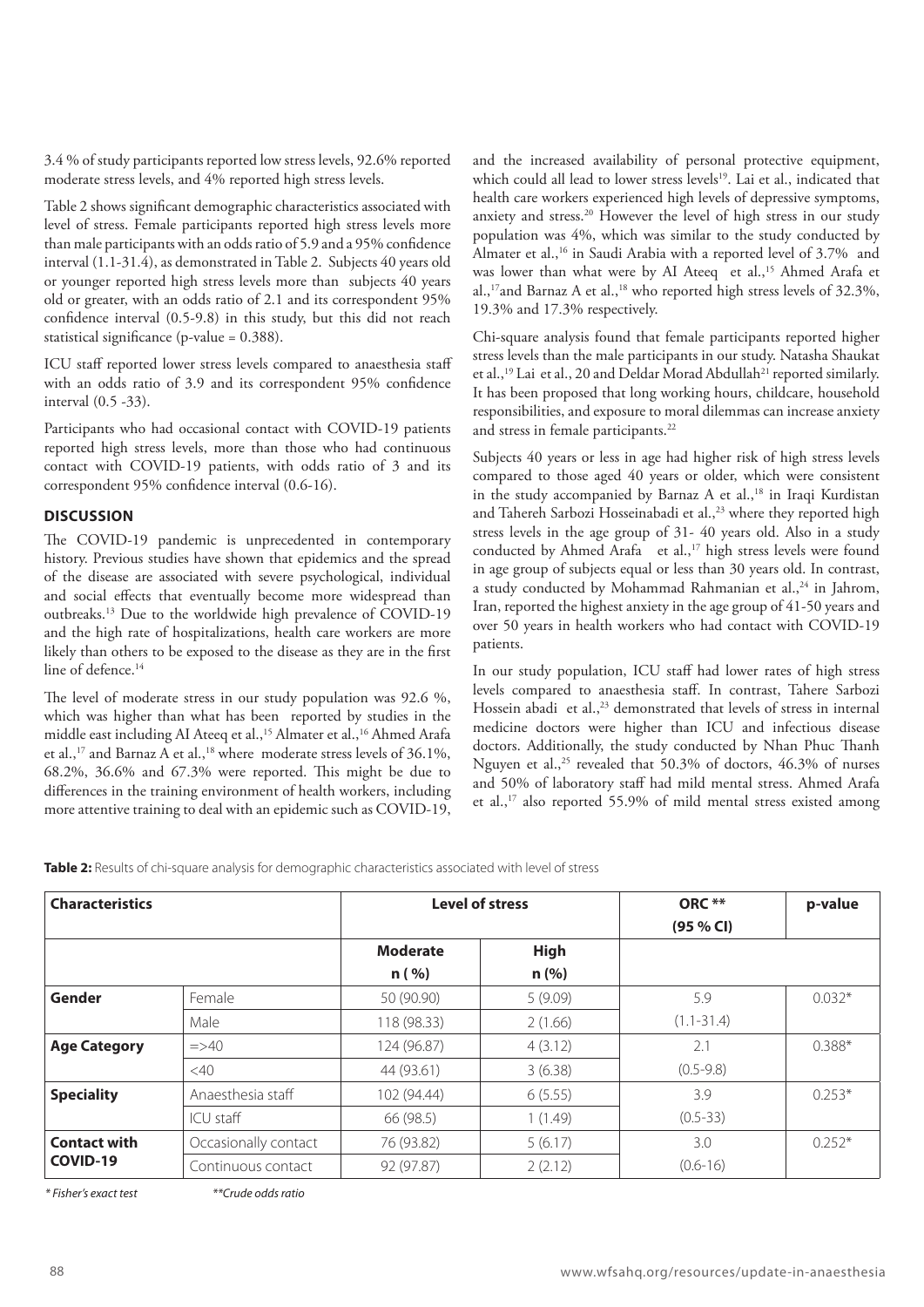health workers. Anaesthesia doctors might be at higher risk for mental health problems due to conventional airway management of suspected or confirmed COVID-19 patients.<sup>26</sup>

Moreover, our study participants who had been in contact with COVID -19 occasionally had higher stress levels than those who had continuous contact with COVID-19, unlike Phuc Thanh Nguyen et al.,25 findings in Vietnam. They reported high stress levels in workers with continuous contact with COVID-19 patients. This could be due to fear of transmitting the disease to their relatives, social stigma, lack of access to personal protective equipment and the lack of clear protocol to cope with COVID-19 cases.

#### **CONCLUSION**

Moderate to high stress levels were reported by 96.6% of clinical ICU anaesthesia workers in Kabul, Afghanistan. Associated risk factors for high stress levels included age less than 40 years old, working in the anaesthesia department, participants who had only occasional contact with Covid-19, and female gender. Attention may be given to stress reduction ways.

#### **LIMITATIONS**

We acknowledge that our study had several limitations. As data were collected via an online survey, we do not know whether the anaesthesia and intensive care staff who participated in the survey were representative of all anaesthesia and intensive care staff in Afghanistan. Response bias may also cause the data to not accurately reflect the entire ICU and anaesthesia staff. Recall bias and social desirability may have affected the quality of data provided by some anaesthesia and intensive care staff.

#### **RECOMMENDATIONS**

The authors would like to suggest the following:

- 1. Further prospective trials with stress reduction interventions should be conducted to evaluate for practices that may improve stress levels.
- 2. Necessary attention and investment should be given to standardized training, access to equipment and clear protocols in the clinical setting.

#### **REFERENCES**

- 1. Li, Q., et al., Early Transmission Dynamics in Wuhan, China, of Novel Coronavirus Infected Pneumonia. *N Engl J Med*, 2020. **382**(13): p.1199-1207.
- 2. Mousavi, S., et al., The first COVID-19 case in Afghanistan acquired from Iran. *The Lancet Infectious Diseases*, 2020. **20**.
- Rasib, A.R., et al., Prevalence of Symptoms of Anxiety Among Residents of Kabul During Pandemic of COVID-19: A Report from Capital of Afghanistan. *Neuropsychiatric Disease and Treatment,* 2021. **17**: p.2841.
- 4. Rossi, R., et al., Mental Health Outcomes Among Frontline and Second-Line Health Care Workers During the Coronavirus Disease 2019 (COVID-19) Pandemic in Italy. *JAMA Netw Open*, 2020. **3**(5): p.e2010185.
- 5. Stanley, S. and G. Mettilda Buvaneswari, Do stress and coping influence resilience in social work students? A longitudinal and comparative study from India. *International Social Work*, 2020: p.0020872820905350.
- 6. Carraway, K., Sources of stress and perceived stress levels of social work students at California State University, Fresno specializing in public child welfare. 2016.
- 7. Fisher, C., Nurses: Overworked and Understaffed on the Front Lines. *Healthline*. July, 2014. **7**.
- 8. Weigl, M. and A. Schneider, Associations of work characteristics, employee strain and self-perceived quality of care in Emergency Departments: A cross sectional study. *International emergency nursing*, 2017. **30**: p.20-24.
- 9. Maunder, R., et al., The immediate psychological and occupational impact of the 2003 SARS outbreak in a teaching hospital. *Cmaj*, 2003. **168**(10): p.1245 1251.
- 10. Chua, S.E., et al., Psychological effects of the SARS outbreak in Hong Kong on high-risk health care workers. *The Canadian Journal of Psychiatry*, 2004. **49**(6): p.391-393.
- 11. Oria, M.S., et al., Predisposing Factors of Difficult Tracheal Intubation Among Adult Patients in Aliabad Teaching Hospital in Kabul, Afghanistan–A Prospective Observational Study. *International Journal of General Medicine*, 2022. **15**: p.1161.
- 12. Ali, H., A.A. Ismail, and A. Abdalwahab, Mental stress in anesthesia and intensive care physicians during COVID-19 outbreak. *Anesthesiology and Pain Medicine,* 2020. **10**(5).
- 13. Ornell, F., et al., The impact of the COVID-19 pandemic on the mental health of healthcare professionals. *Cadernos de saude publica*, 2020. **36**: p.e00063520.
- 14. Shahyad, S. and M.T. Mohammadi, Psychological impacts of Covid-19 outbreak on mental health status of society individuals: a narrative review. Journal of Military Medicine, 2020. 22(2): p. 184-192.
- 15. AlAteeq, D.A., et al., Mental health among healthcare providers during coronavirus disease (COVID-19) outbreak in Saudi Arabia. *Journal of Infection and Public Health*, 2020. **13**(10): p.1432-1437.
- 16. Almater, A.I., et al., Effect of 2019 coronavirus pandemic on ophthalmologists practicing in Saudi Arabia: a psychological health assessment. *Middle East African journal of ophthalmology*, 2020. **27**(2): p. 79.
- 17. Arafa, A., et al., Depressed, anxious, and stressed: What have healthcare workers on the frontlines in Egypt and Saudi Arabia experienced during the COVID-19 pandemic? *Journal of affective disorders*, 2021. **278**: p.365-371.
- 18. Saeed, B.A., N.P. Shabila, and A.J. Aziz, Stress and anxiety among physicians during the COVID-19 outbreak in the Iraqi Kurdistan Region: An online survey. *PloS one*, 2021. **16**(6): p. e0253903.
- 19. Shaukat, N., D.M. Ali, and J. Razzak, Physical and mental health impacts of COVID-19 on healthcare workers: a scoping review. *International Journal of Emergency Medicine*, 2020. **13**(1): p. 1-8.
- 20. Lai, J., et al., Factors associated with mental health outcomes among health care workers exposed to coronavirus disease 2019. *JAMA network open*, 2020. **3**(3): p. e203976-e203976.
- 21. Abdulah, D.M. and D.H. Musa, Insomnia and stress of physicians during COVID-19 outbreak. Sleep Medicine: X, 2020. **2**: p.100017.
- 22. Greenberg, N., et al., Mental health of staff working in intensive care during COVID-19. *Occupational Medicine*, 2021. **71**(2): p.62-67.
- 23. Abadi, T.S.H., et al., Depression, stress and anxiety of nurses in COVID-19 pandemic in Nohe-Dey Hospital in Torbat-e-Heydariyeh city, Iran. *Journal of Military Medicine*, 2020. **22**(6): p. 526-533.
- 24. Rahmanian, M., et al., A Comparative Study on Anxiety of Medical and Non medical Staff due to Exposure and Non-exposure to the Novel Coronavirus Disease. *Journal of Arak University of Medical Sciences*, 2020. **23**(5): p. 710-723.
- 25. Nguyen, N., et al., Stress and associated factors among frontline healthcare workers in the COVID-19 epicenter of Da Nang city, Vietnam. 2021.
- 26. Magnavita, N., et al., Occupational stress and mental health among anesthetists during the COVID-19 pandemic. *International Journal of Environmental Research and Public Health*, 2020. **17**(21): p. 8245.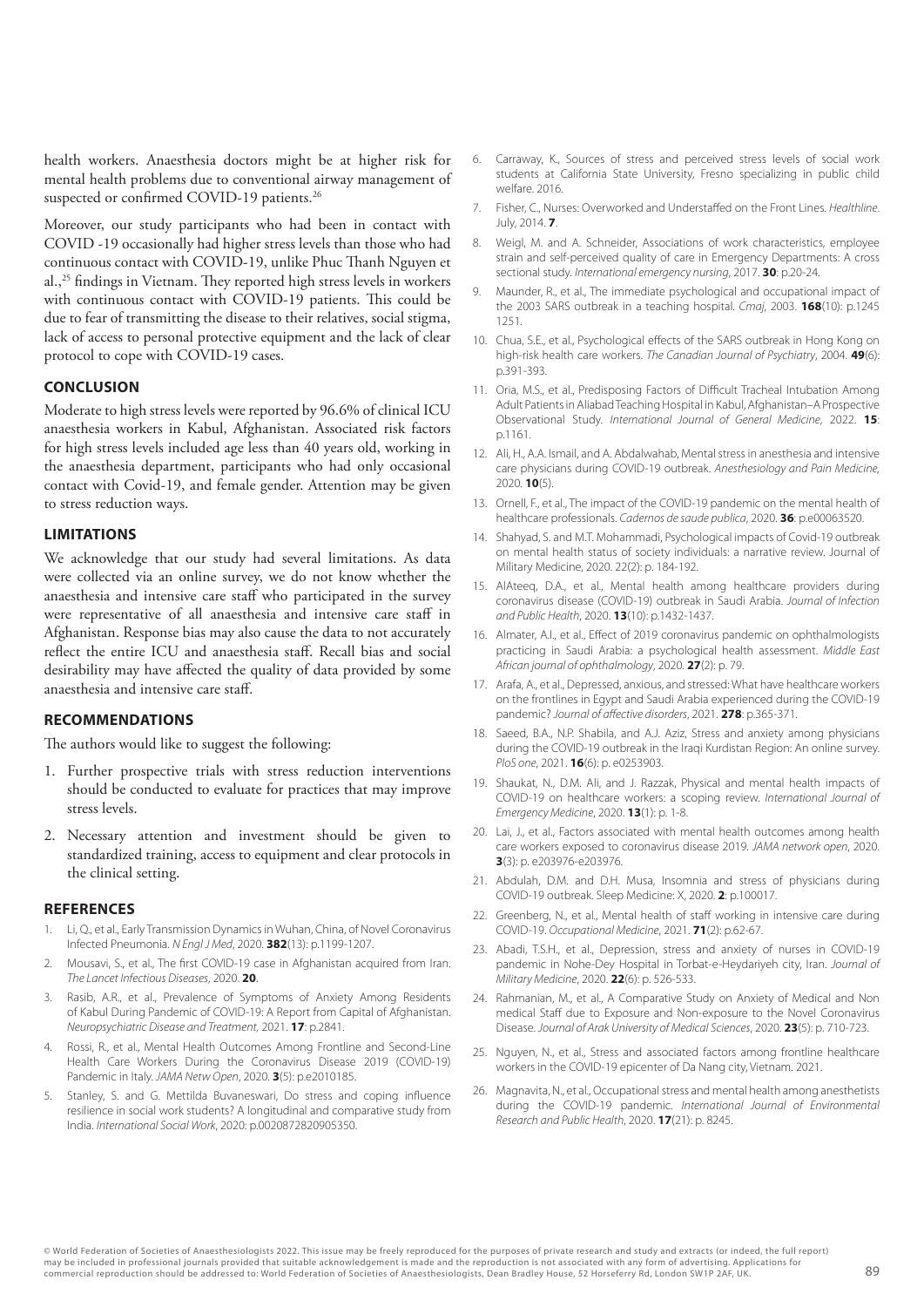# **APPENDIX A**

# **Dari version of Questionnaire**

**مروف عمج یروآ تامولعم :** 

| سوالات در رابطه معلومات دیموگرافیک اشتراک کننده گان |           |
|-----------------------------------------------------|-----------|
| آیا درین سروی به صورت داوطلبانه اشتراک میکنید؟      |           |
| ● بلی                                               |           |
| • نخیر                                              |           |
| جنسیت اشتراک کننده                                  |           |
| • مرد                                               |           |
| ● زن                                                |           |
| ● بهتر است ذکر نکنم                                 |           |
| سن اشتراک کننده                                     |           |
| $20-29$ $\bullet$                                   |           |
| $30 - 39$ $\bullet$                                 |           |
| $40-49$ •                                           |           |
| $50 - 59$ •                                         |           |
| $≥60$ •                                             |           |
| رشته تخصصی اشتراک کننده                             |           |
| • د اکتر ICU                                        |           |
| ● نرس ICU                                           |           |
| د اکتر انستیزی                                      | $\bullet$ |
| نرس انستيزى                                         |           |
| • تكنيشن انستيزى                                    |           |
| ● كارمند صحى ساير بخش ها                            |           |
| تماس اشتراک کننده با مریضان کووید -١٩               |           |
| ● به صورت دوامدار با مریضان کووید ۱۹ در تماس میباشم |           |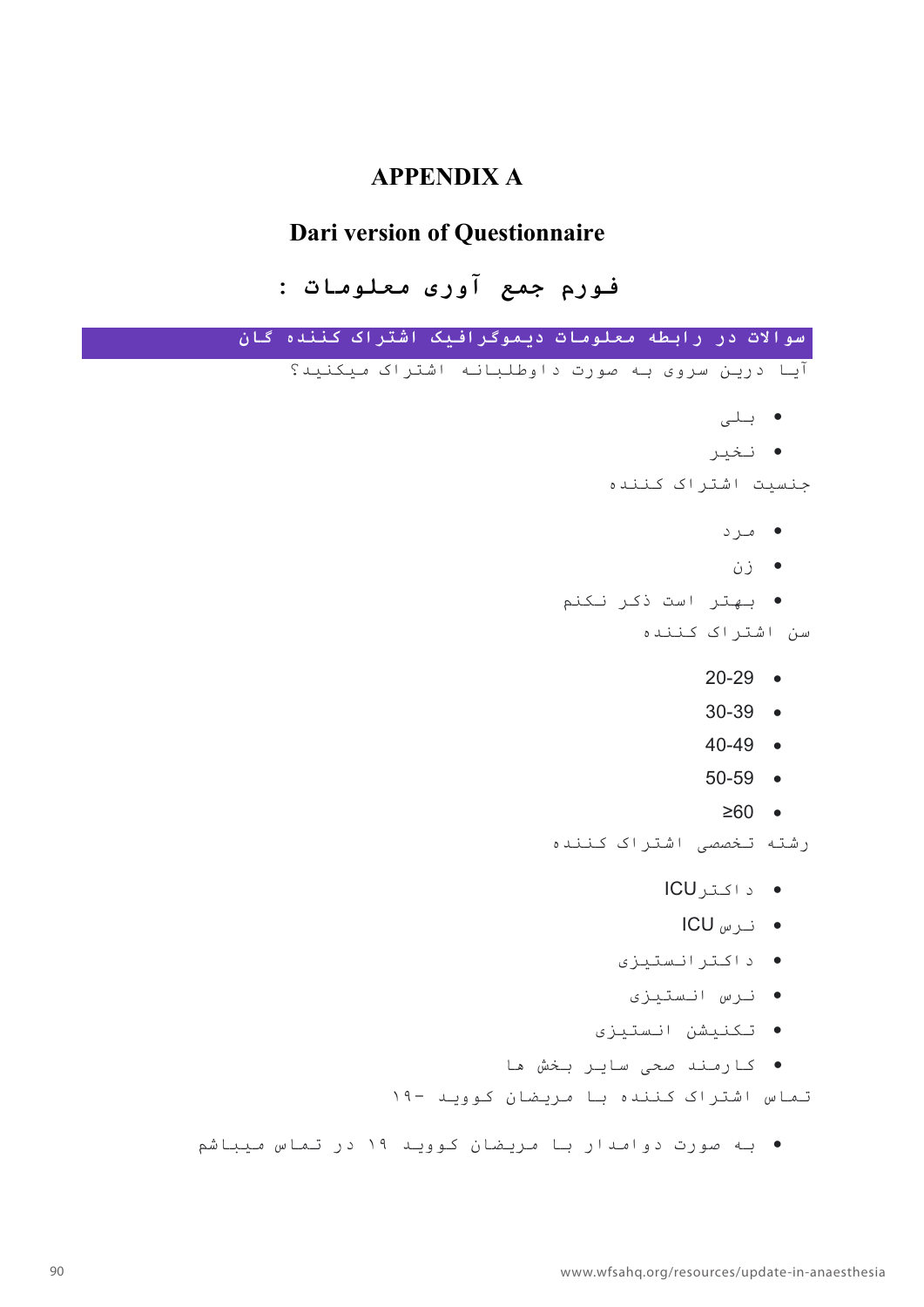- بعضاً با مریضان کووید ١٩ در تماس می باشم
	- با مریضان کووید ١٩ در تماس نمی باشم
- در مورد مصاب بودن مراجعه کننده گان ام به مرض کووید ١٩ نمی د انم

شما به مریضی کووید ١٩ مصاب شده اید؟

- اعراض کووید ١٩ داشتم و همچنان تست لابراتواری ام مثبت بود
	- اعراض کووید ١٩ داشتم اما تست را انجام ندادم
	- هیچ اعراض کووید ١٩ را تجربه نکردم اما اعضای خانواده ام مصاب شده بودند
		- ادر مورد مصاب بودنم به مرض کووپد ١٩ نه فهمبدم

### **تلااوس رد ھطبار ھب ینارگن و بارطضا (**-10PSS**(**

١.در ماه گذشته، بخاطر حوادث غیر متوقعه،مصابیت و ییآمد های آن چند مرتبه احساس افسردگی نمودید؟

- هاگچیھ
- بسیار کم
	- بعضاً
- چندین مرتبه
- ارثکا تاقوا

٢ .در ماه گذشته چند مرتبه احساس کرده اید که به امورات مهم تنظیم شده خویش رسیدگی نتوانسته اید؟

- هاگچیھ
- بسیار کم
	- بعضاً
- چندین مرتبه
- رثکا تاقوا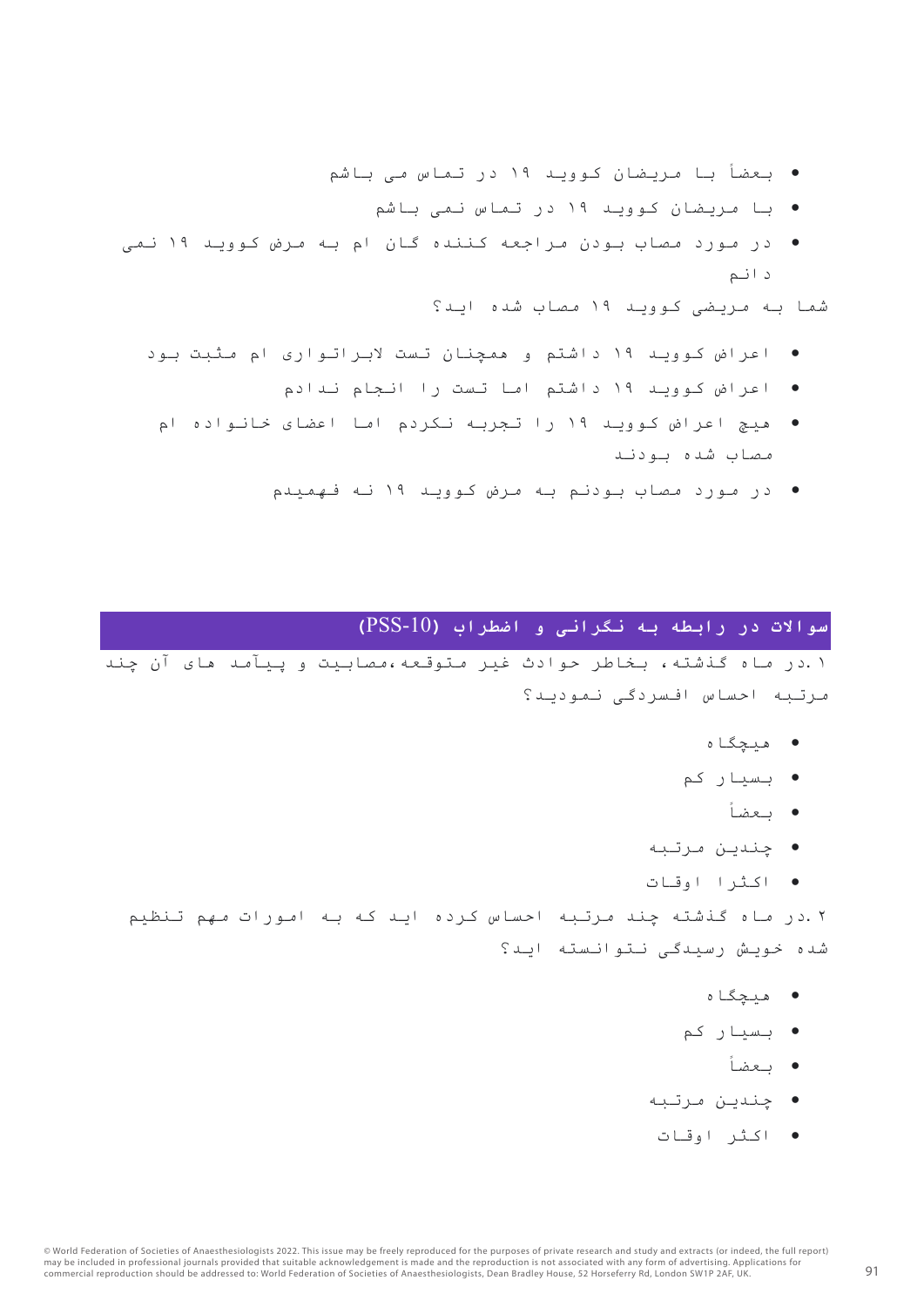٣.در ماه گذشته چند مرتبه نگرانی ویا اضطراب را تجربه نموده اید؟

- هاگچیھ
- بسیار کم
	- بعضاً
- چندین مرتبه
- رثکا تاقوا

۰.۴در ماه گذشته، در رسیدگی به مشکلات خویش به چه اندازه اعتماد به نفس داشتید؟

- هیچگاه
- بسیار کم
	- بعضاً
- چندین مرتبه
- اکثر اوقات

۵ .در ماه گذشته، امورات روزمره تان به چه اندازه مطابق میل شما انجام شده اند؟

- میچگاه
- بسیار کم
	- بعضاً
- يندين مرتبه
- رثکا تاقوا

۰.در ماه گذشته، تمام امورات معمول که باید انجام می دادید، چند مرتبه نتوانستید که انجام دهید؟

- میچگاه
- بسیار کم
	- بعضاً
- چندین مرتبه
- ارثکا تاقوا

٧ .در ماه گذشته، چند مرتبه توانستید که خشم خویش را کنترول نمائید؟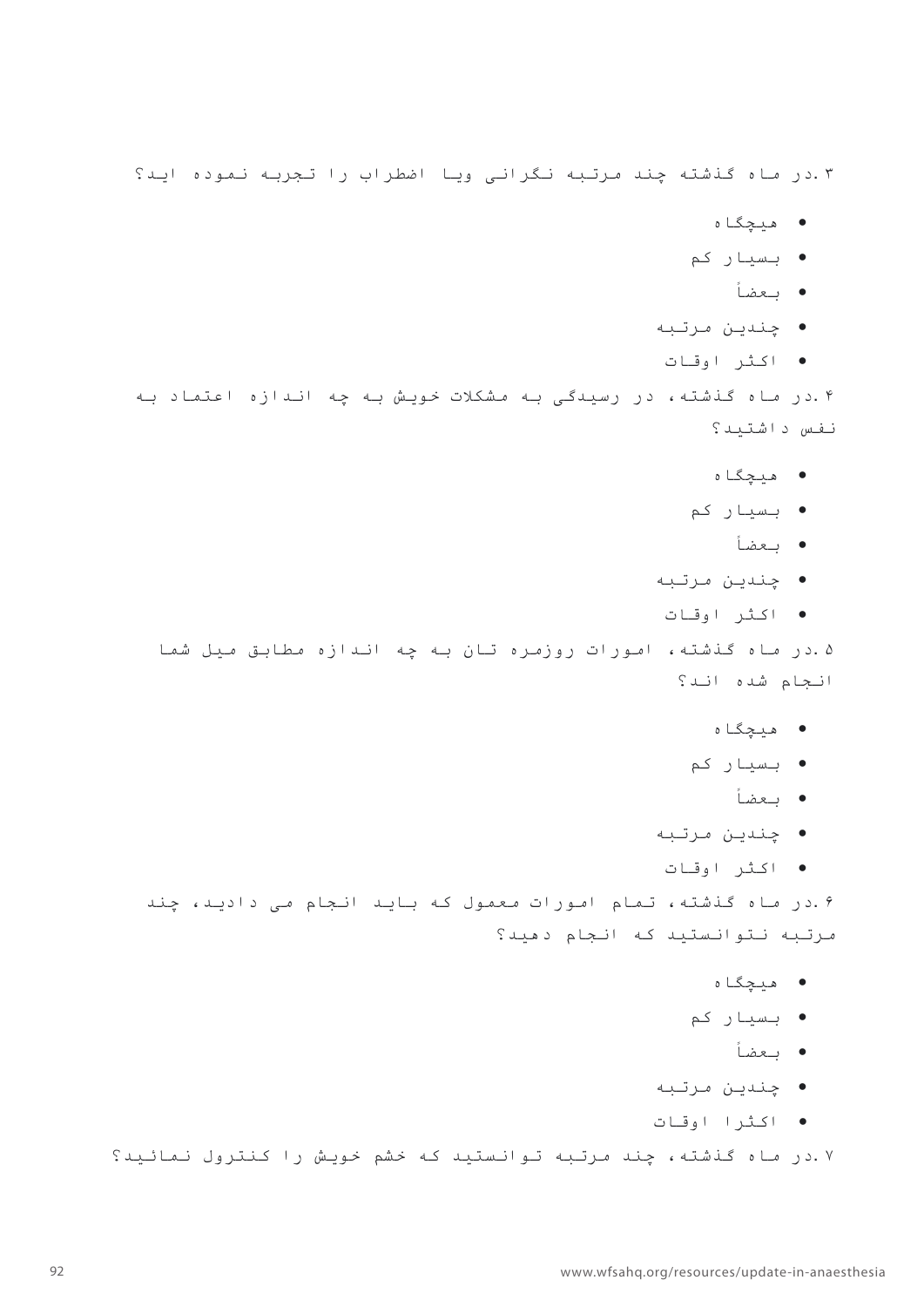- میچگاه
- بسیار کم
	- بعضاً
- چندین مرتبه
- رثکا تاقوا

٨.در ماه گذشته، چند مرتبه احساس کردید که تمام امورات خویش را به وجه احسن تنظیم نموده اید؟

- هاگچیھ
- بسیار کم
	- بعضاً
- يندين مرتبه
- رثکا تاقوا

۹ .در ماه گذشته، از سبب عدم رسیدگی به خود و فعالیت های خویش چند مرتبه خشمگین شده اید؟

- هاگچیھ
- بسیار کم
	- بعضاً
- چندین مرتبه
- رثکا تاقوا

١٠.در ماه گذشته، چند مرتبه احساس کرده اید که مشکلات زندگی تان به شکل تصاعدی زیاد شده رفته که از توان رسیدگی تان خارج شده اند؟

- هاگچیھ
- بسیار کم
	- بعضاً
- يندين مرتبه
- اکثر اوقات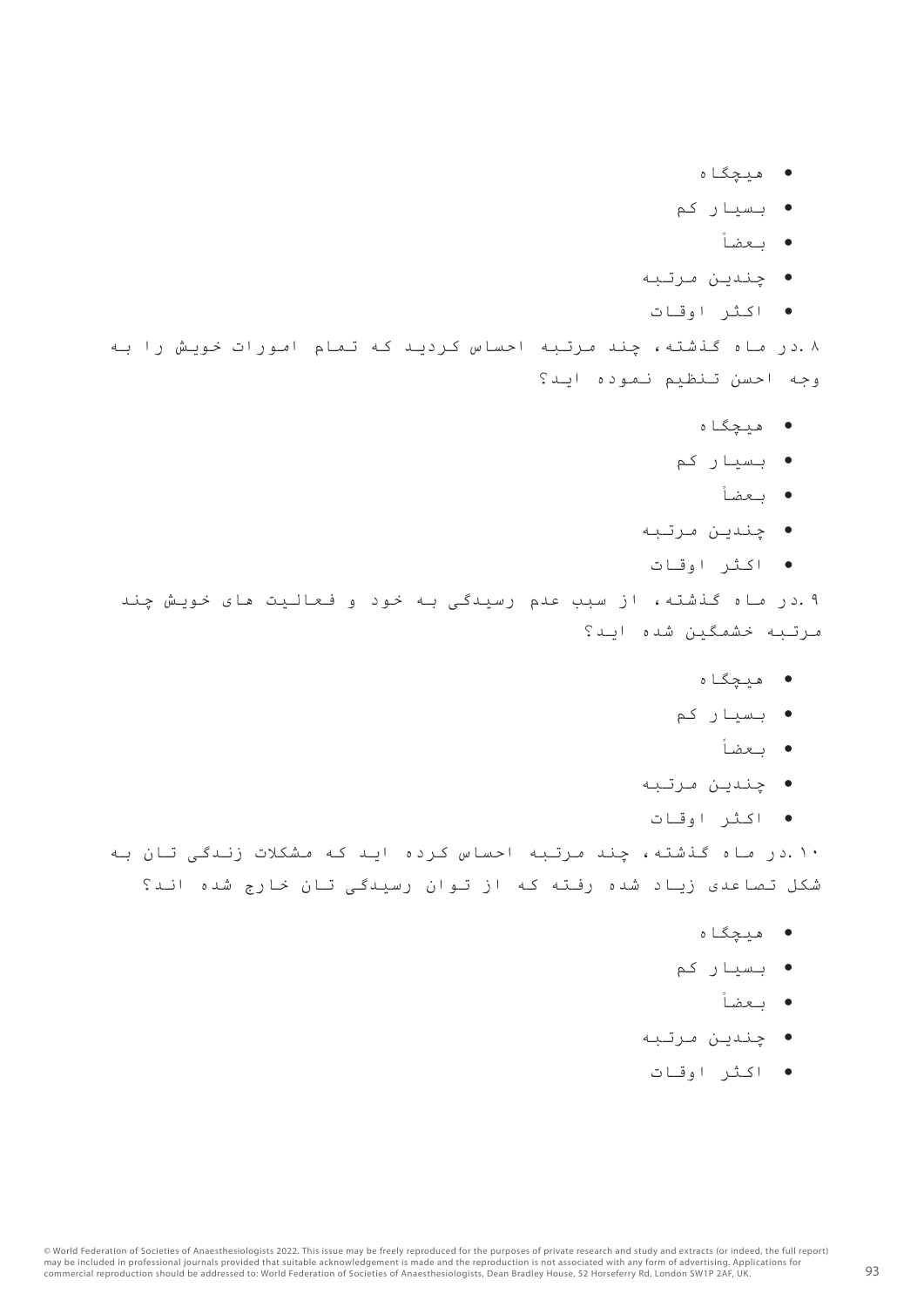# **English version of Questionnaire**

## **Data collection sheet**

## Questions regarding to demographic characteristics

1. Do you want to participate in this survey voluntarily?

- Yes
- $\bullet$  No

2. Your gender:

- Male
- Female
- Prefer not to say

3. Your age group:

- $20-29$
- 30-39
- $40-49$
- 50-59
- $\bullet$   $\geq 60$

4. Your Specialty:

- Anaesthesia Physician
- Anaesthesia technician
- Anaesthesia nurse
- ICU Physician
- ICU nurse
- Others

5. Exposure to COVID-19 patients:

- Not dealing with symptomatic or confirmed cases
- Occasionally dealing with symptomatic or confirmed cases
- Regularly dealing with symptomatic or confirmed cases

6. Have you affected to COVID-19 disease?

- I had COVID-19 symptoms and my lab test was positive
- I had COVID-19 symptoms but did not take the lab test
- I did not experience any Covid 19 symptoms but my family members were affected
- I did not understand that I was infected by Covid disease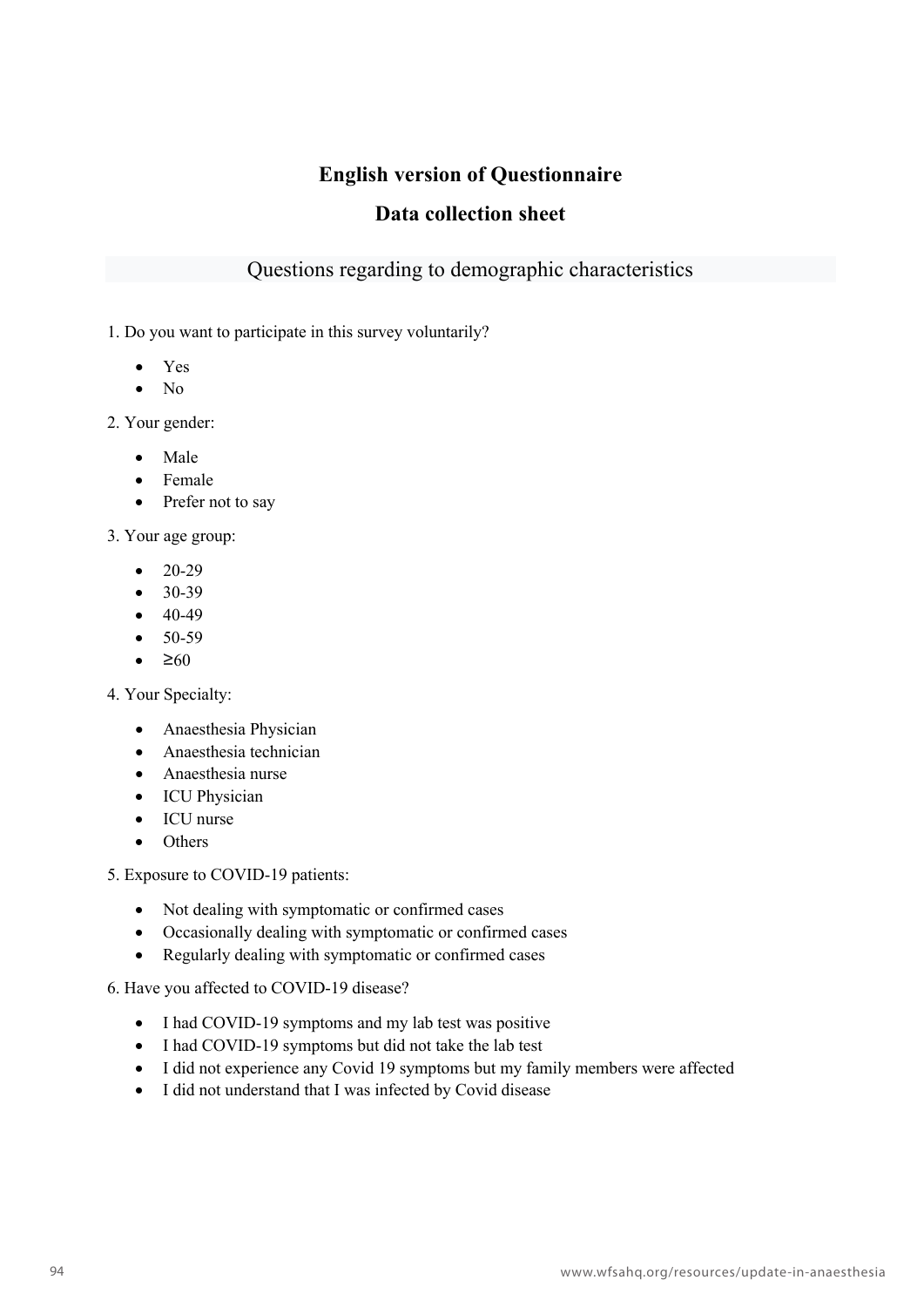## Questions regarding to mental stress (PSS-10)

1. In the last month, how often have you been upset because of something that happened unexpectedly?

- Never
- Almost never
- Sometimes
- Fairly often
- Very often

2. In the last month, how often have you felt that you were unable to control the important things in your life?

- Never
- Almost never
- Sometimes
- Fairly often
- Very often

3. In the last month, how often have you felt nervous and stressed?

- Never
- Almost never
- Sometimes
- Fairly often
- Very often

4. In the last month, how often have you felt confident about your ability to handle your personal problems?

- Never
- Almost never
- Sometimes
- Fairly often
- Very often

5. In the last month, how often have you felt that things were going your way?

- Never
- Almost never
- Sometimes
- Fairly often
- Very often

6. In the last month, how often have you found that you could not cope with all the things that you had to do?

• Never